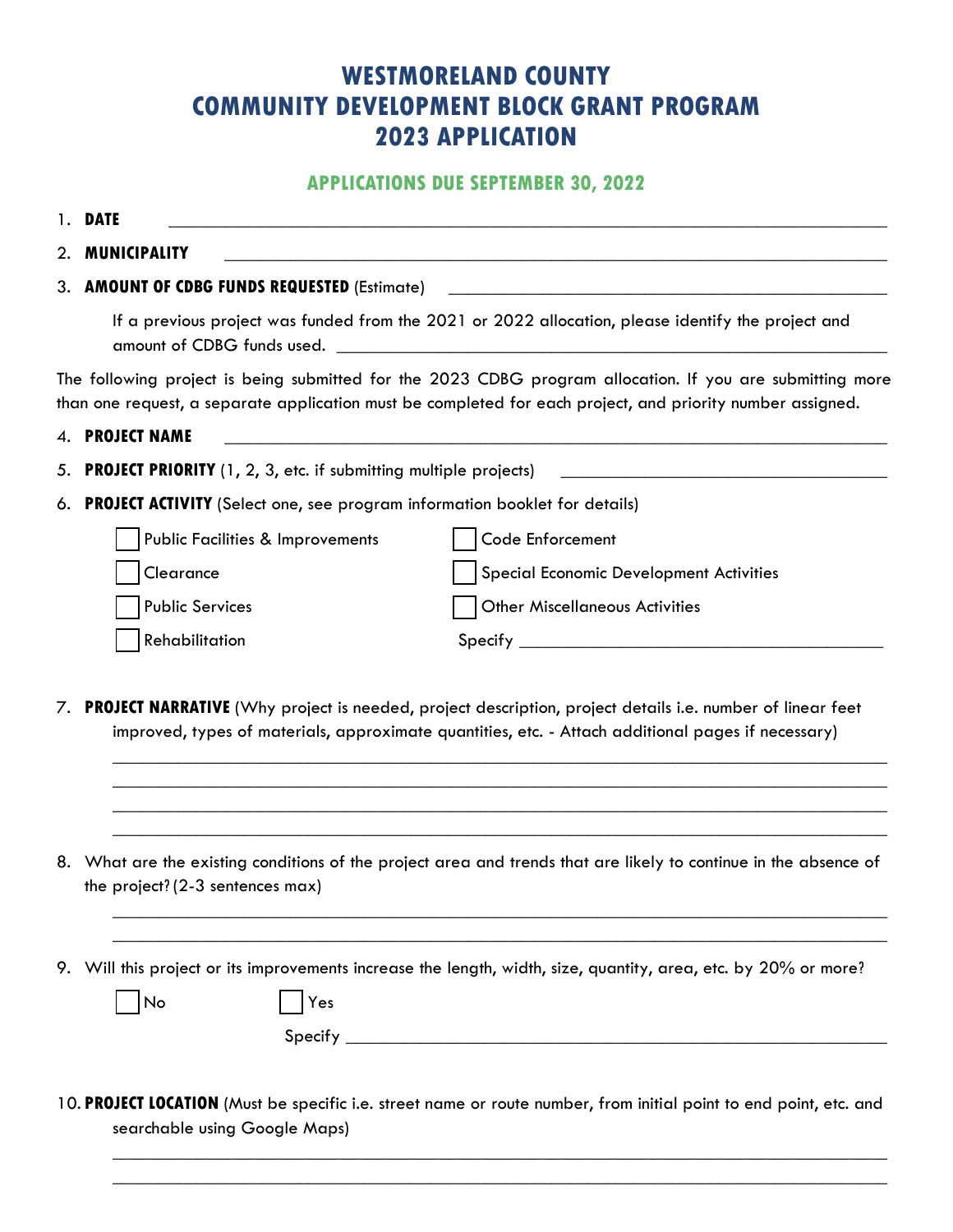- 11. Include a detailed map for the project identifying its location and project area.
- 12. **SERVICE AREA** (Include with application)

For all projects determined to benefit a low- to moderate-income area, include a tax map depicting all properties served by, or benefitting from, the project. This area will be considered the service area.

Road and bridge reconstruction projects require a clear delineation of the geographic service area. Include a description of the methodology used to make the service area determination.

Stormwater projects require a map to be submitted showing the delineation of the drainage area. The map must also identify households benefiting from the project.

### 13. **PROJECT ELIGIBILITY**

Census information must be used to determine the low- or moderate-income status of the area or an income survey must be conducted. To determine census tract or block group information, visit the HUD map at https://bit.ly/2RGTeEb. Contact CDBG staff if you have any questions about this section.

Is this project using census tract or block group data to determine low- to moderate-income status?



| ۰,<br>×<br>۰. |
|---------------|
|---------------|

List tract or block group number(s)

**Projects located in low- to moderate-income census tracts or block groups may still require income surveys to determine eligibility.**

Were income surveys conducted for this project to determine low- or moderate-income status?

No Yes (Submit surveys with application)

### **Income surveys are only valid for the year of application. A minimum of 80% of households must respond to determine eligibility.**

| Total number of occupied households in survey area              |  |
|-----------------------------------------------------------------|--|
| Total number of households responded to survey                  |  |
| Total number of all persons identified in surveys               |  |
| Total number of <u>low-income</u> persons identified in surveys |  |

If using an income survey to determine the low- or moderate-income area status, indicate on the tax map which properties were surveyed, which properties responded, note any commercial or business properties, vacant properties/lots/land, etc. Renters and the number of rental units per building must also be identified. Provide a master list of property owners and occupants, and include tax map numbers and property addresses.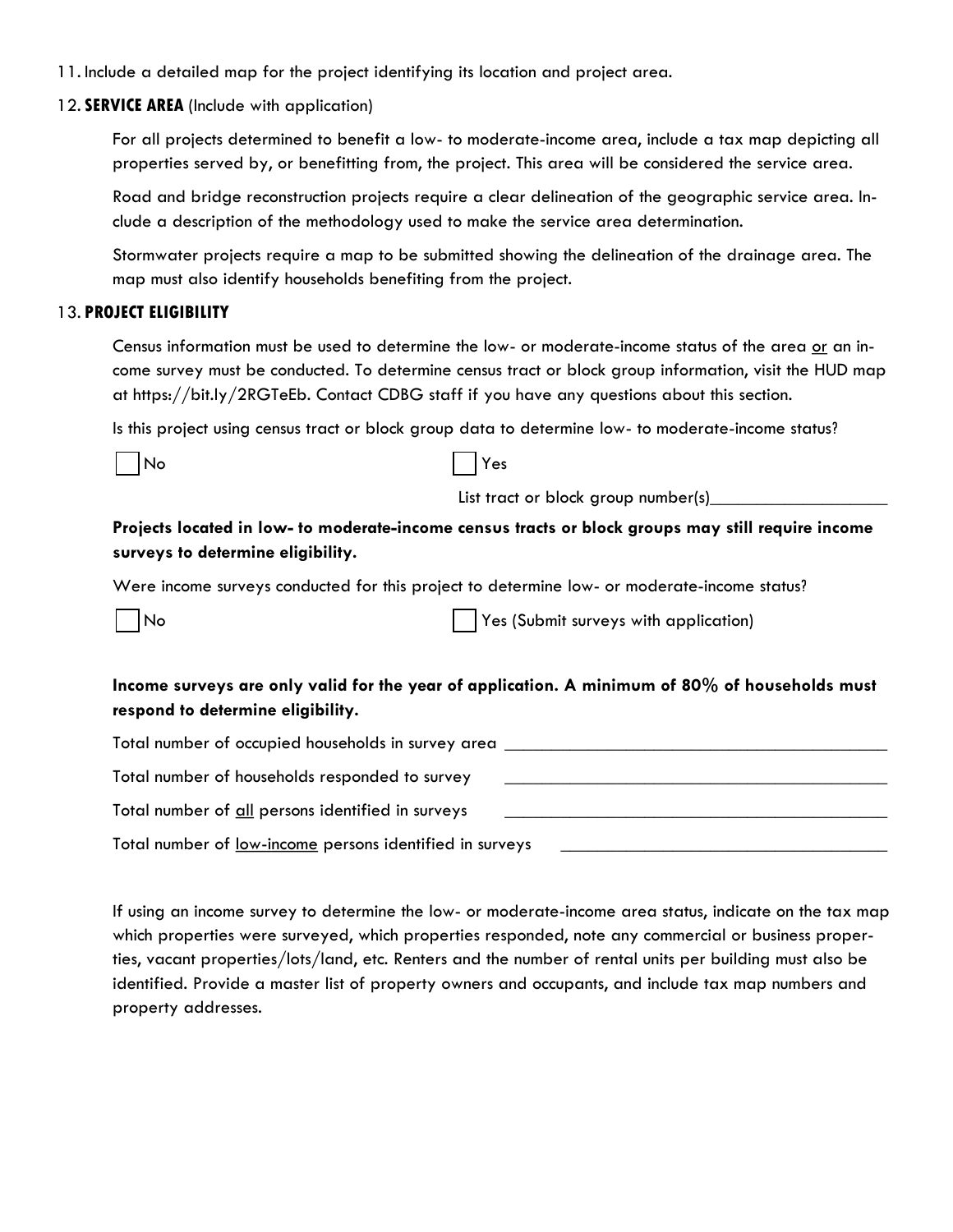### 14.**TOTAL PROJECT COST**

| <b>PHASE</b>    | <b>LOCAL MATCH</b> | <b>CDBG</b>  | <b>OTHER FUNDING</b> | <b>TOTAL</b> |
|-----------------|--------------------|--------------|----------------------|--------------|
| Administrative  |                    | Not Eligible |                      |              |
| Legal           |                    | Not Eligible |                      |              |
| Accounting      |                    | Not Eligible |                      |              |
| Engineering     |                    | Not Eligible |                      |              |
| Permits         |                    | Not Eligible |                      |              |
| Construction    |                    |              |                      |              |
| Contingency     |                    | Not Eligible |                      |              |
| <b>Tap Fees</b> |                    |              |                      |              |
| Other (Specify) |                    | Not Eligible |                      |              |
| <b>TOTAL</b>    |                    |              |                      |              |

The applicant must provide a match of 15% of the total project cost. Provide a letter of commitment from the governing body documenting the required match. The match can include hard and/or soft costs. Engineering costs are also considered eligible match.

CDBG funds may not be used to pay for third-party professional costs such as engineering, consulting, etc. unless the project is classified as a planning activity and approval has been granted by CDBG staff.

If the project cost exceeds the amount of CDBG funds allocated to the project, the municipality will be required to provide additional funds.

For waterline extensions, cost estimate may include cost of hydrants. For water and sewer extensions, include tap fees or any other required fees. CDBG funds are required to cover the tap fees for low- and moderate-income homeowners. The homeowner must own and reside in the home to be eligible for the CDBG-paid tap. This cost must be included in the estimate.

15. **ENGINEERING** (Name, address, phone number, and email of engineer providing estimate)

*A dated engineer's estimate must be included with the application. Applications that do not include engineering will not be considered.*

 $\_$  , and the set of the set of the set of the set of the set of the set of the set of the set of the set of the set of the set of the set of the set of the set of the set of the set of the set of the set of the set of th  $\_$  , and the set of the set of the set of the set of the set of the set of the set of the set of the set of the set of the set of the set of the set of the set of the set of the set of the set of the set of the set of th  $\_$  , and the set of the set of the set of the set of the set of the set of the set of the set of the set of the set of the set of the set of the set of the set of the set of the set of the set of the set of the set of th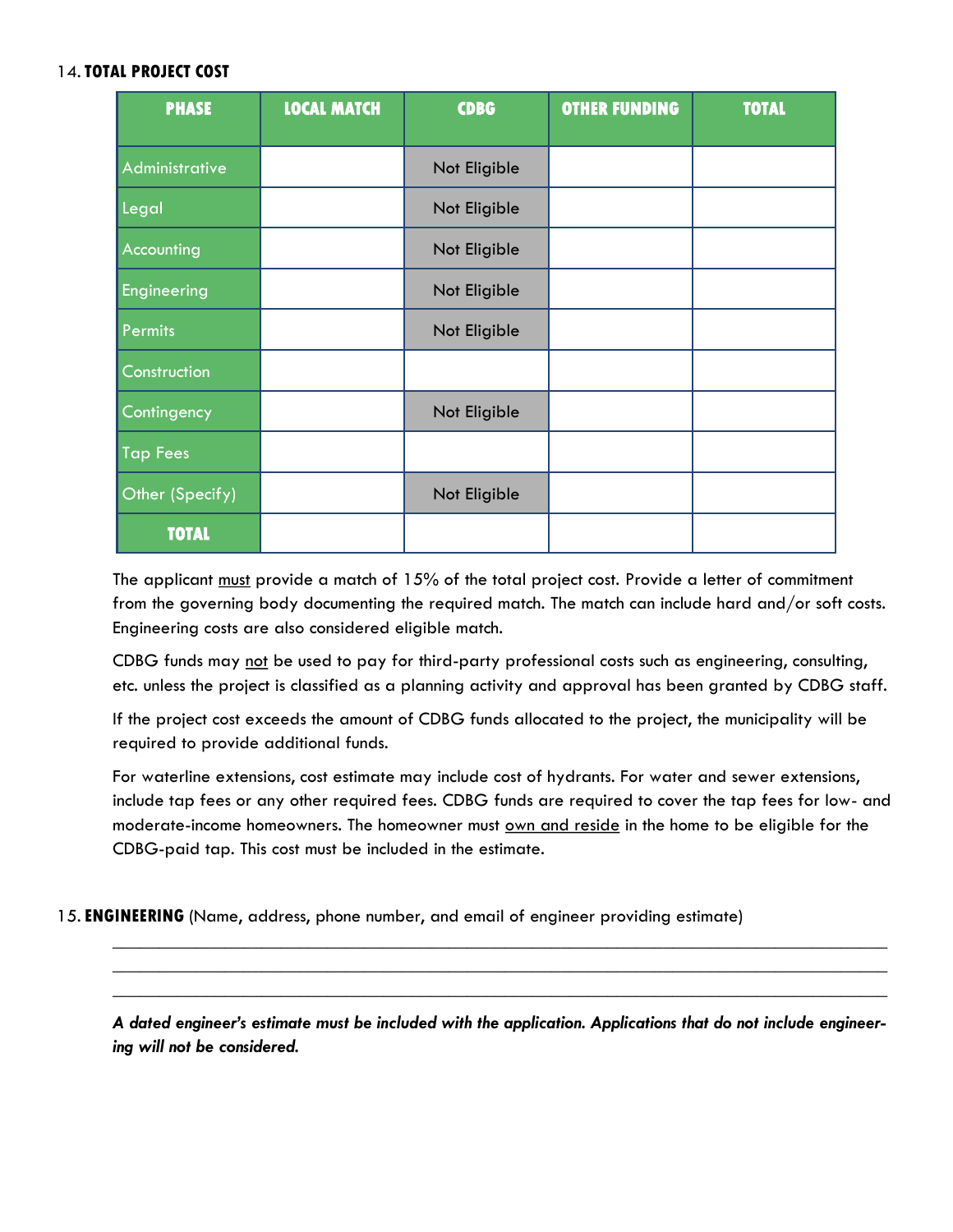16. Will the project require the acquisition of temporary and/or permanent rights-of-way or easements?

No Yes (Contact CDBG staff before proceeding)

If rights-of-way are obtained without consultation with staff, the CDBG funding could be jeopardized.

Any property acquired for this project must be acquired in accordance with the regulations of the Uniform Relocation and Real Property Acquisition Policies Act of 1970 (URA), as amended.

17. **MUNICIPAL CONTACT** (Name, title, phone number, and email)

|                                                                  | 18. Date of public meeting/municipal approval regarding this project                                          |
|------------------------------------------------------------------|---------------------------------------------------------------------------------------------------------------|
| application.                                                     | Include a list of public officials and their titles, board members and their titles, and meeting minutes with |
| 19. List all public officials residing in the project area.      |                                                                                                               |
|                                                                  |                                                                                                               |
|                                                                  |                                                                                                               |
| project.                                                         | If any public officials are listed in this section, contact CDBG staff prior to municipal approval of the     |
| best aligned with, see Reimagining Our Westmoreland for details) | 20. REIMAGINING OUR WESTMORELAND (Select one of the comprehensive plan's core objectives this project is      |
| Align Workforce, Education, Employers,                           | <b>Connect With Parks and Nature</b>                                                                          |
| and Entrepreneurship                                             | <b>Build Healthy and Whole Communities</b>                                                                    |
| Discover Westmoreland                                            | Plug Into the New Economy                                                                                     |
|                                                                  | <b>Create Transportation Choices</b>                                                                          |

 $\_$  , and the set of the set of the set of the set of the set of the set of the set of the set of the set of the set of the set of the set of the set of the set of the set of the set of the set of the set of the set of th  $\_$  , and the set of the set of the set of the set of the set of the set of the set of the set of the set of the set of the set of the set of the set of the set of the set of the set of the set of the set of the set of th \_\_\_\_\_\_\_\_\_\_\_\_\_\_\_\_\_\_\_\_\_\_\_\_\_\_\_\_\_\_\_\_\_\_\_\_\_\_\_\_\_\_\_\_\_\_\_\_\_\_\_\_\_\_\_\_\_\_\_\_\_\_\_\_\_\_\_\_\_\_\_\_\_\_\_\_\_\_\_\_\_\_\_  $\_$  , and the set of the set of the set of the set of the set of the set of the set of the set of the set of the set of the set of the set of the set of the set of the set of the set of the set of the set of the set of th

 $\_$  , and the set of the set of the set of the set of the set of the set of the set of the set of the set of the set of the set of the set of the set of the set of the set of the set of the set of the set of the set of th

22. **SUBMITTED BY** \_\_\_\_\_\_\_\_\_\_\_\_\_\_\_\_\_\_\_\_\_\_\_\_\_\_\_\_\_\_\_\_\_\_\_\_\_\_\_\_\_\_\_\_\_\_\_\_\_\_\_\_\_\_\_\_\_\_\_\_\_\_\_\_\_\_\_\_\_\_\_

Name, title

Signature and date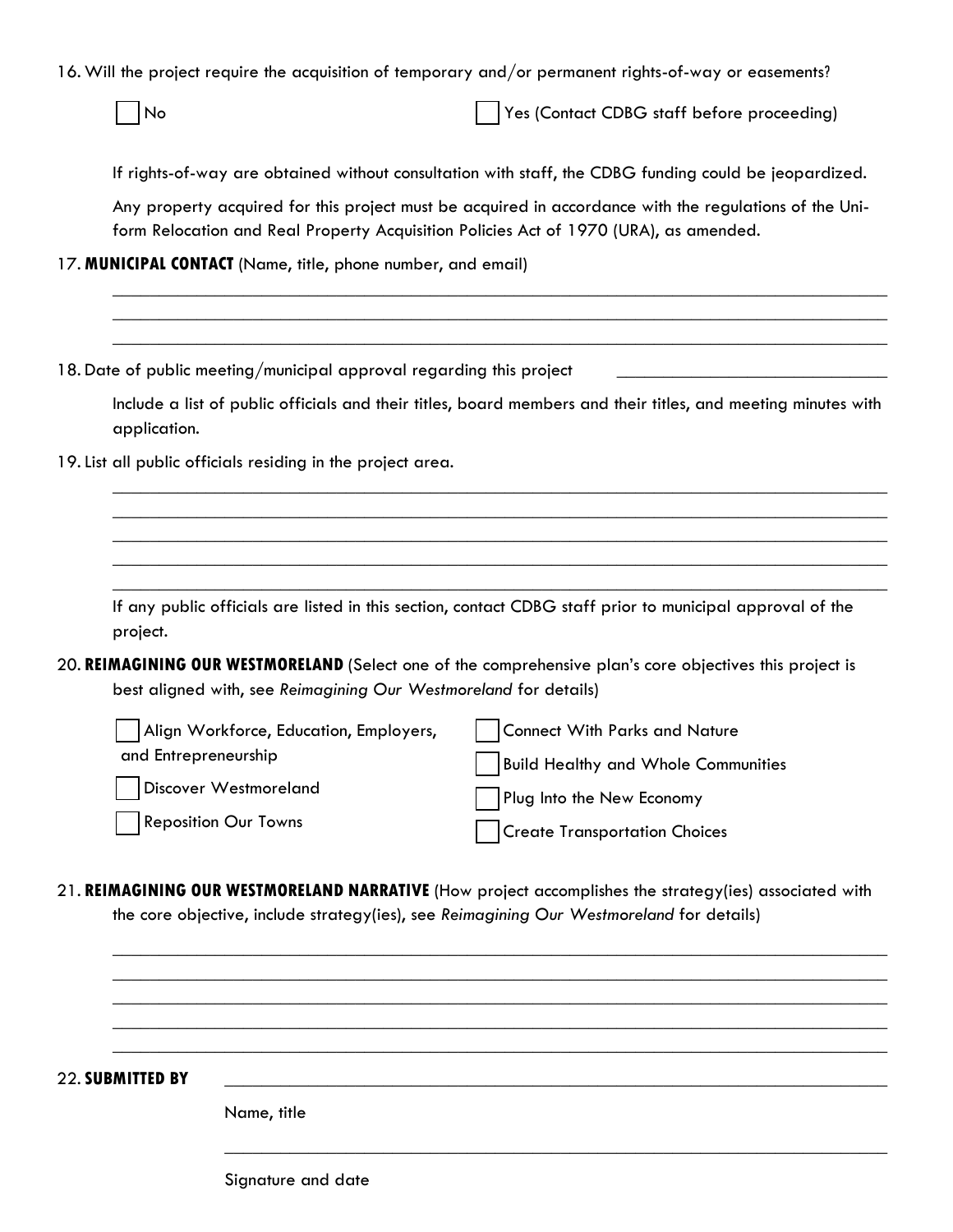# **CDBG APPLICATION CHECKLIST**

Please review your application and use the following checklist to ensure your application is complete. If an item is not applicable, please mark N/A.

Your application is complete when it includes:

| $\frac{1}{\sqrt{1-\frac{1}{2}}}$ 1. | Date                                                                        |
|-------------------------------------|-----------------------------------------------------------------------------|
| $\frac{2}{\sqrt{2}}$                | Municipality                                                                |
| $\_\_\_\_$ 3.                       | Amount of CDBG funds requested                                              |
| $\frac{4}{1}$                       | Project name                                                                |
| $\frac{1}{\sqrt{1-\frac{1}{2}}}$ 5. | Project priority rank                                                       |
| $\rule{1em}{0.15mm}$ 6.             | Project activity                                                            |
| $\frac{1}{\sqrt{1-\frac{1}{2}}}$    | Project narrative                                                           |
| $\_\_\_\$ 8.                        | Existing conditions and trends                                              |
| $\frac{\ }{2}$ 9.                   | 20% increase                                                                |
| $\frac{10}{100}$                    | Project location                                                            |
| $\frac{1}{\sqrt{1}}$ 11.            | Detailed map showing exact location of project                              |
| $\frac{12}{1}$                      | Tax map showing all properties served by project                            |
|                                     | Delineation of service area for road or bridge project                      |
|                                     | Delineation of drainage area and affected households for stormwater project |
| $\frac{13}{2}$                      | Census tract or block group                                                 |
|                                     | Income surveys                                                              |
| $\frac{1}{4}$ .                     | Project cost                                                                |
|                                     | Engineer's estimate                                                         |
|                                     | Funding match letter                                                        |
| $\frac{15}{2}$                      | Engineer's contact info                                                     |
| $\frac{16}{16}$                     | Rights-of-way addressed                                                     |
| $\frac{1}{2}$ 17.                   | Municipal contact info                                                      |
| $\frac{18}{16}$                     | Date of public meeting/municipal approval                                   |
| $\frac{1}{2}$ 19.                   | Public officials residing in project area                                   |
| $\frac{1}{20}$ .                    | Reimagining Our Westmoreland core objective                                 |
| $\sim$ 21.                          | Reimagining Our Westmoreland narrative                                      |
| $\frac{22}{2}$                      | Sign and date application                                                   |